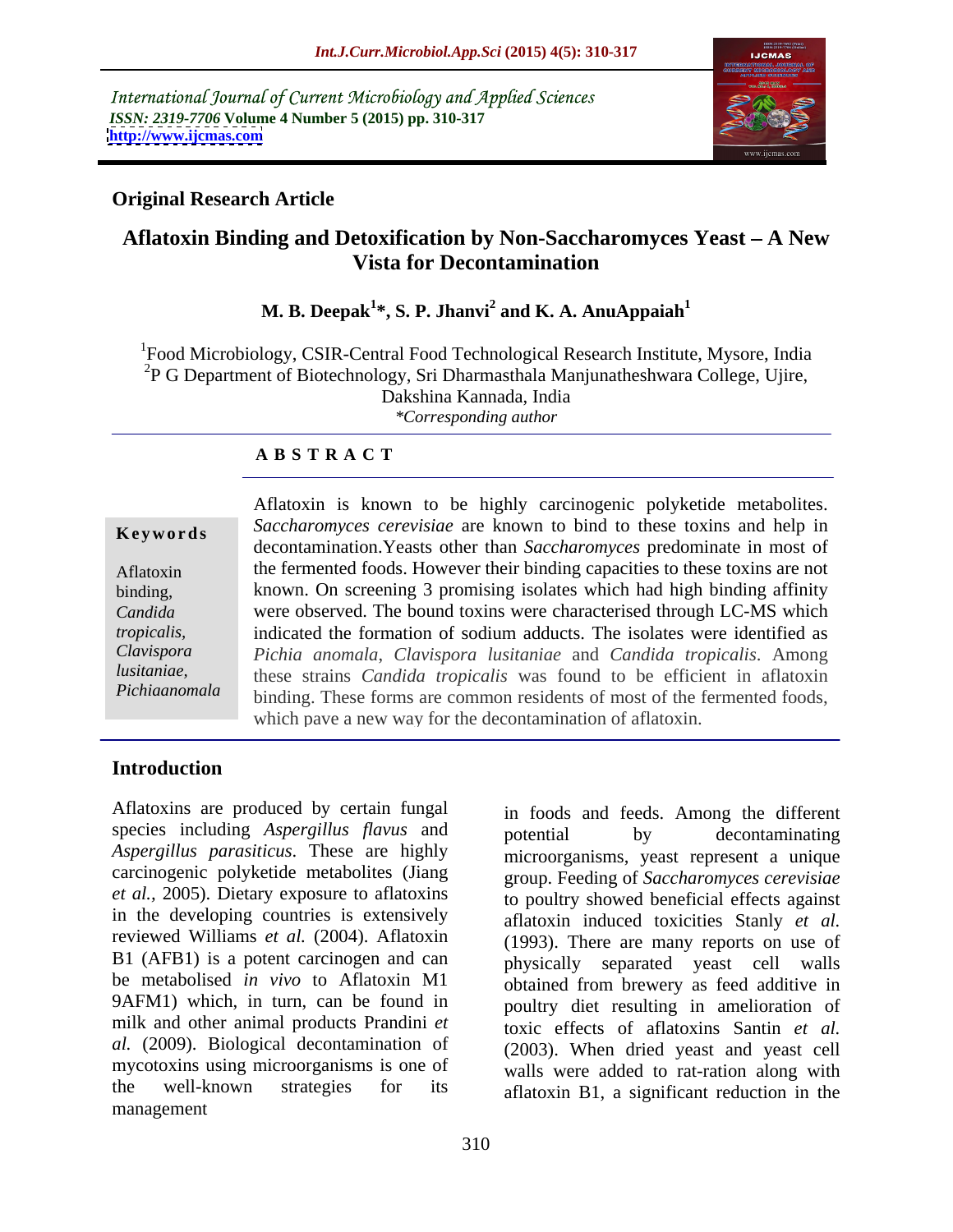toxicity was observed Baptista *et al.* (2004). There are many studies on the fate of column. The column was eluted with 20ml mycotoxins during the fermentation of beer hexane followed by 20ml di-ethylether. and wines Scott *et al.* (1995). Scott (1996) Elute was discarded. Aflatoxin was eluted reported that added toxin remained in the spent grains containing yeast cells indicating ratio of 3:97, elute was evaporated to possible binding to the cells. But all these reports are on *Saccharomyces.*

Yeasts other than *Saccharomyces predominate* in most of the fermented foods. Various environmental samples were When yeasts are abundant, alone or in stable mixed populations with mycelial fungi or the laboratory at  $8^0C$ . Appropriate quantity with bacteria; they have a significant impact of samples were serially diluted and plated on food quality parameters Aidoo *et al.* (2006). One of the most common (YEPD) with chloromphinicol to control characteristics of wild or indigenous yeasts bacterial growth. Morphologically distinct is their low resistance to alcohol. Gilliland colonies were isolated and purified by serial  $(1967)$  defined "Wild Yeast" as "any yeast" which is not deliberately used and under full control". Wild yeasts are the naturally existing yeasts in air, on vegetation or fermenting vegetable matter. Not much work is reported on the aflatoxin binding capabilities of these yeasts. The present investigations were carried to screen Cells for binding studies were prepared by different species of wild yeast isolated from various sources like fermented foods and beverages for their binding ability. and washed twice with PBS buffer. Samples

The infected groundnuts were crushed using a culture suspension was mixed with 30minutes and filtered. The filtrate was rotavapour. The residue was dissolved in

with 20ml methanol-chloroform mixture in a dryness using nitrogen gas.

### **Yeast collection**

Various environmental samples were collected in sterile vials and transported to on Yeast Extract Peptone Dextrose Agar streaking. Individual colonies were sub cultured on YEPD slants and stored at  $8^0C$ .  ${}^{0}C.$ The cultures were sub-cultured once in a month.

### **Aflatoxin binding to yeast cells**

**Materials and Methods Example 20** and **under** aseptic condition at 8<sup>°</sup>C. Yeast Aflatoxin production **and SET and SET ACCES** on SDA containing Production of aflatoxin was carried out by further purified by serial streaking using the partially crushing10 g of groundnut, same media and maintained on SDA. Finally moistened and inoculated with 2ml of fungal the cells were suspended in PBS buffer and spore suspension (*A. flavus*). The inoculated used. Yeast cells suspended in PBS were samples were incubated for 10 days at 35° C. <br>adjusted to 0.5 OD at 600 nm. 100 uL of warner blender and extracted with water and 5uLcontaining 20ug of Aflatoxin and 895uL chloroform (1:10) on a rotary shaker for of PBS buffer. The mixture was incubated concentrated under vacuum using conditions. Pellets (cells) and supernatant toricity was observed Rapista real. COM). A Aflatoxin was purified using a silical paper and the mean start of the mean collowed by 20ml of the<br>ship and the channel and the channel of Chloroid and the ship and the silicati growing the isolates in (YEPD) broth for 24 hrs at  $25^{\circ} \pm 2^{\circ}$ C. The cells were centrifuged collected from various places were bought <sup>0</sup>C. Yeast isolation was performed by plating the samples on SDA containing chloramphenicol. Isolated colonies were culture suspension was mixed with for various time intervals at ambient were separated by centrifugation. Aflatoxin was extracted from the pellet by vortexing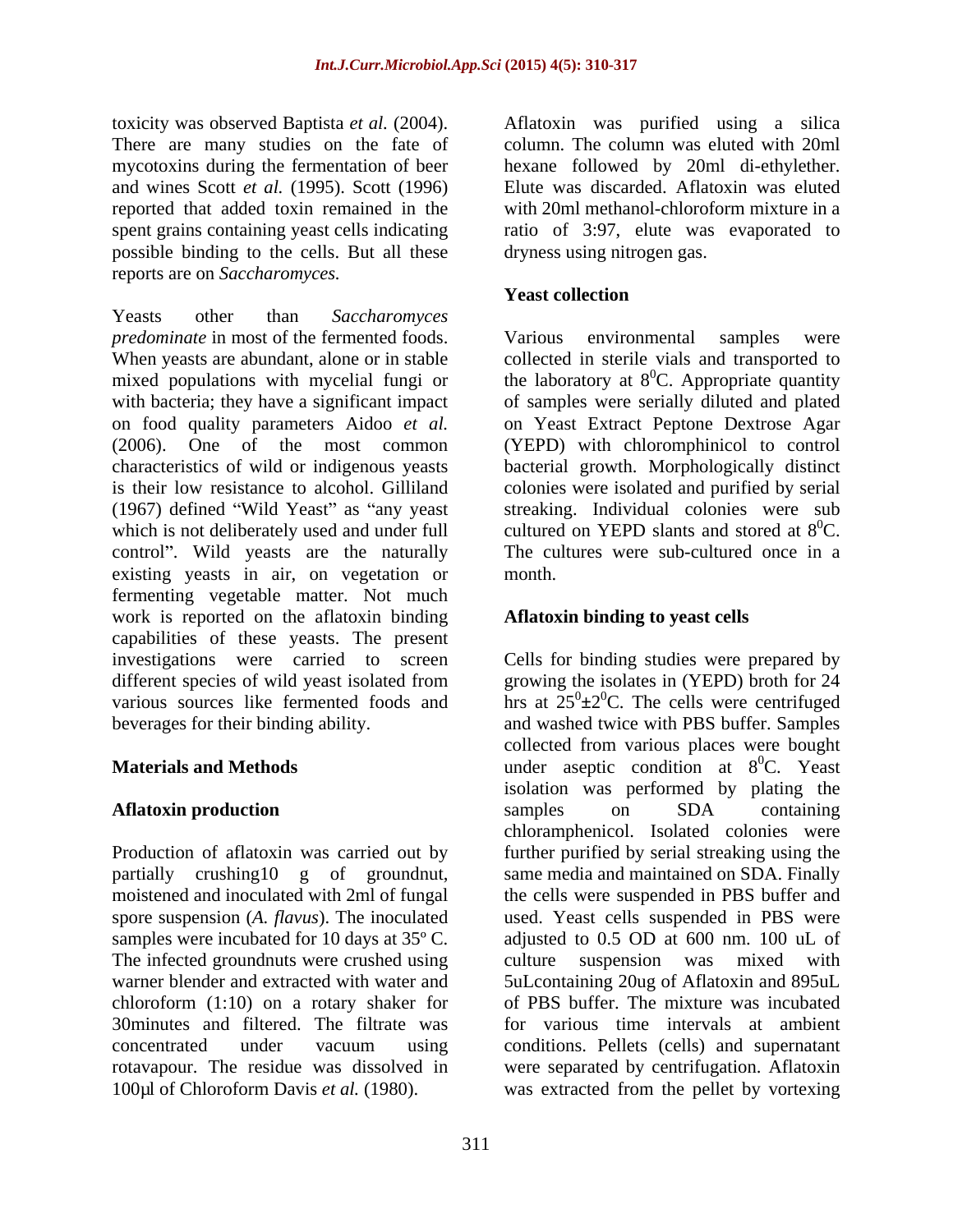# **Supernatants were subjected to analysis**

reverse phase C-18 column (15 cm and min<sup>-1</sup>. Water: Acetonitrile: Methanol (6:3:1) Gel Electrophoresis. were used as eluent. Samples dissolved in

Aflatoxin which was analyzed by liquid chromatography were further subjected to MS) in order to avoid derivatization. It was Nitrogen was used as the collision gas. Capillary voltage was 35kv, cone voltage 100kv, source block temperature 80º C 475L/h, cone gas 50L/h Ventura *et al.* (2004).

## **Yeast identification**

cells grown overnight in YEPD broth at 30ºC was centrifuged for 10 minutes at out using 200µl yeast lysis buffer and 20µl high concentration of toxin in cell pellets

with100uL of distilled water and 100uL of of proteinase k and incubated in water bath chloroform. The pellet was extracted twice at 55 ºC for 2-3 hours. After incubation, with chloroform, all the chloroform fraction phenol: chloroform: Isoamylalcohol was were pooled and concentrated. The added in a ratio of 25:24:1, the mixture was concentrated samples were used for centrifuged at 10,000 rpm for 10 minutes. Aflatoxin analysis. Supernatant was collected (250µl), to the without any extraction **acetate** was added. The mixture was The concentration of aflatoxins was condition. The pellets were collected by determined by HPLC (SCL-10 AVP centrifugation. The pellet was washed with Shimadzu with fluorescence detector). A 500µl of 70% ice cold ethanol, the pellet 150mm) was used with a flow rate of 1ml water. DNA was visualized using Agarose above solution, 750µl of ice cold isopropyl alcohol along with, 20µl of 3M sodium incubated overnight under refrigerated was air dried and resuspended in 20µl sterile Gel Electrophoresis.

known quantity of Methanol were used for PCR was carried out to amplify the targeted analysis. Fluorescence was detected at kb 28s r RNA gene of selected isolates. The excitation wavelength of 350nm and reaction was carried out in the thermocycler emission wavelength 460nm Walter *et al.* gene Amp PCR system 9700 (Perkin Elmer) (1980) using standard protocol Sambrook and mass spectrometry single quadruple using an PCR cycle parameters: initial denaturation electro spray ionization (ESI) source (LC- 95°C 3min35 cycles, denaturation 94°C performed in electrospray ionization source 1 min 20 sec, final extension 72°C 5 min**.** (ESI) operating in the positive mode. The size of the yeast amplicon was evaporation temperature 180°C solvent gas sequencing then the sequence was analyzed Russel (2001) primers used were BSF5 GCATATCAATAAGCGGAGGAAAAG 3 BSR 5' GGTCCGTGTTTCAAGACGG 3'. 40sec,annealing 50°C 40sec, synthesis 72°C confirmed by comparing with 2kb ladder, which was used as a molecular size marker PCR amplification product was sent to using online software BLAST.

### **Results and Discussions**

Isolation of yeast DNA was carried out various samples and used for study. Isolated based on Hoffman and Wiston (1987). Yeast yeast cultures grown on YEPD broth for 24 8000rpm and was suspended in 0.5 ml of supernatant and pellet samples were sterile distilled water, cell lysis was carried subjected to HPLC analysis. Samples with A total of 40 isolates were purified from hr were harvested. The cells were washed twice and treated with aflatoxin. The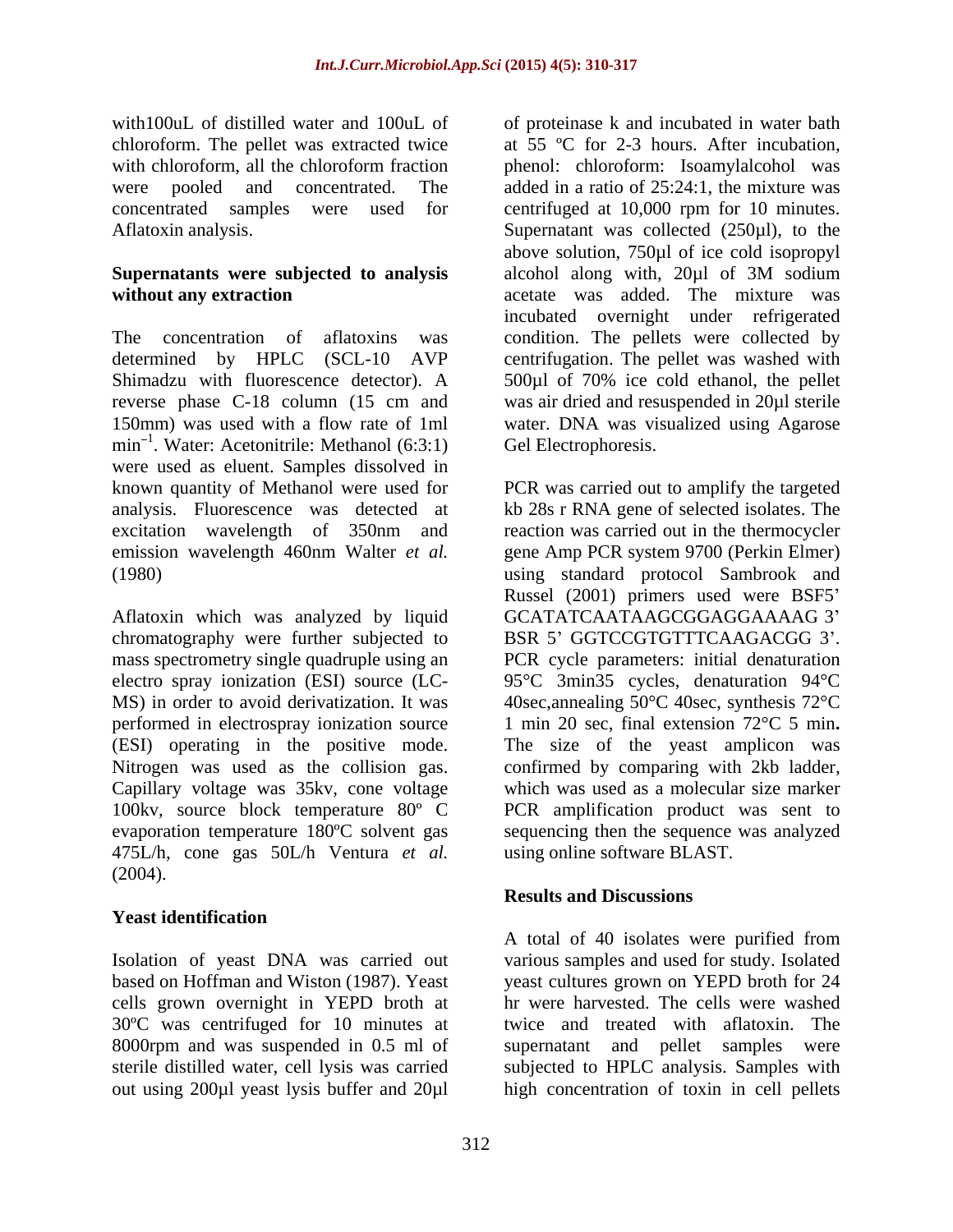were selected for further analysis. Based on number 18, where equal concentrations in the initial results from 40 isolates, 5 isolates were selected (Table 1). A standard

The selected cultures were treated with B2 G1 and G2. The distribution of B1 and aflatoxin and incubated for different B2 were more in pellet, indicating the intervals of time. The supernatant and cell efficiency of adhesion by the yeast cells pellets were subjected to HPLC separation with fluorescence detector. The retention times of the various toxins were compared molecular mass indicated that, the with the standards. Concentration of the derivations were basically of B1. Such toxin was calculated based on the standard derivations were earlier observed by curve. On further analysis, the concentration Ventura et al. (2004). of B1 at 0 hour of incubation was high in the pellet for isolates 5, 16, 18 and 29, A few unknown compounds were present indicating immediate binding of the toxin to with molecular weight of about 324,340 and cells (Table 1). High binding immediately to 327. These may be either the degraded the cell wall was observed earlier by Shetty products or cell free extracts, which needs to *et al.* (2007). However, in the supernatants of isolate 16 and 18, substantial concentrations of B1 were observed**.** After 2 On comparison of the binding capacity, B1 hours of incubation, G2 was found to be was found to adhere more than B2 in the bound in all the cultures tested, except in first two hours of experiment. But by 4 culture 16 and 29 where it was bound at 0 hours of incubation B2 was found to adhere hour. By 4 hours of incubation majority of more than B1. aflatoxin was bound to the cells. However, in isolate 29, G1 and G2 were absent. G1 The 18s rRNA gene analysis was carried out was absent in both culture and supernatant at for the amplification of the isolates specific 2 hours of incubation, which needs further to the primers. This was carried out using investigation. Earlier, four hours of the BSF and BSR primers. The approximate incubation time was recorded for binding size of amplified rDNA of isolates varied test using lactic acid bacteria by Haskard *et al.* (2001).

analysis. It was observed that in culture number 16, initial adhesion was high (Table concentration of B2 adhered to the cell was high for all the yeast cultures except culture cell pellet and supernatant was observed.

*Saccharomyces cerevisiae* was included in Further the results were analyzed using mass the study as control. spectra. This method is useful for the simultaneous determination of aflatoxin B1, (Table 3). Some of the bound forms were found to be adducts of sodium. The molecular mass indicated that, the Ventura *et al.* (2004).

be further investigated.

more than B1.

considerably.

Concentration of B2 adsorbed by Yeast using the enzymes Alu I and Hae III. They cultures were calculated based on HPLC were used separately and simultaneously. 2). After 2 hours of incubation, all the B2 pattern, to that of *Saccharomyces cerevisiae,* had adhered to culture number 5, 16 and 30. hence, concluded to be the same species. At the end of 4 hours of incubation, the Further sequencing of culture 5, 18, and 29 Restriction fragmentation was performed Results indicate that the Yeast of culture code 16 and 30 had similar restriction was performed.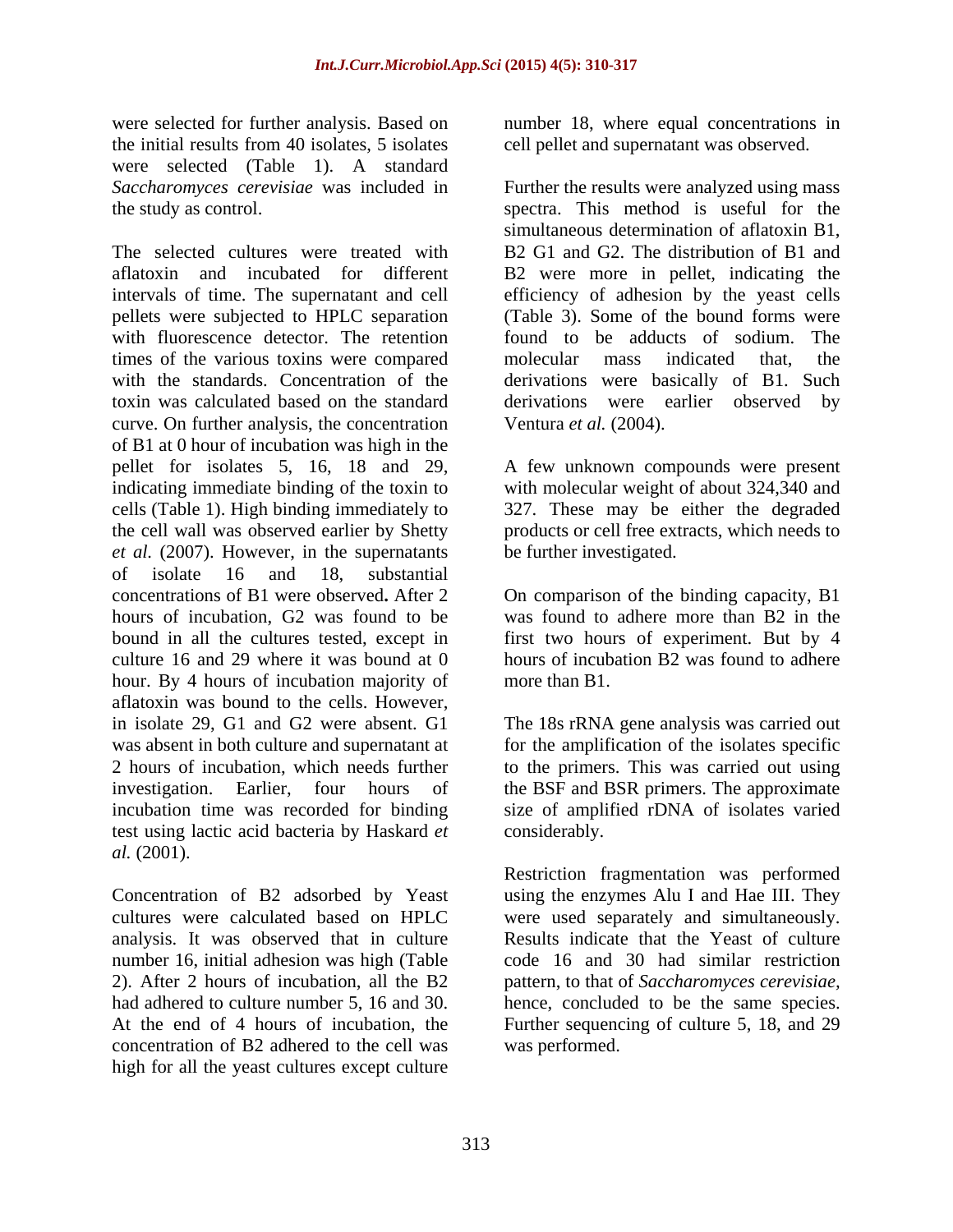### *Int.J.Curr.Microbiol.App.Sci* **(2015) 4(5): 310-317**

| SL NO     | <b>CULTURE CODE</b> | <b>SAMPLES</b>              |
|-----------|---------------------|-----------------------------|
|           | 115 WL iii          | 9Idli batter                |
| $\bigcap$ | 706                 | Fermented vegetables        |
|           | SL1 (6) 63          | Tomato juice                |
|           | 571                 | Spoilt beans                |
|           | H                   | Water hesianth              |
|           | 560                 | Carrot juice                |
|           | 706                 | Water sample (Madikeri)     |
| 8         | CPI (2) 23          | Coffee pulp                 |
| 9         | 563                 | Water sample (Madikeri)     |
| 10        | CF10                | Jackfruit                   |
| 11        | $CL(I)$ 32          | Coffee pulp                 |
| 12        | 530                 | Water sample (Puttur)       |
| 13        | CF <sub>22</sub>    | Jackfruit                   |
| 14        | $C - P(1) V Pa$     | fermented rice              |
| 15        | 140                 | Water sample (Virajpet)     |
| $16\,$    | <b>CF 20</b>        | Jackfruit (seed)            |
| 17        | CF 17               | Jackfruit (seed)            |
| $18\,$    | 528                 | Ficus fruit                 |
| 19        | 157                 | Ficus fruit (wild)          |
| 20        | 525                 | Ficus fruit                 |
| 21        | 523                 | Ficus fruit                 |
| $22\,$    | chI (2)38           | Leaf Surface Microflora     |
| 23        | 575                 | Ficus fruit                 |
| 24        | 217                 | Garciniaindica              |
| 25        | 546                 | Ficus fruit                 |
| $26\,$    | 6                   | Surface Microflora Of Beans |
| 27        | 519                 | Litchi fruit                |
| $28\,$    | 500                 | Litchi fruit (juice)        |
| 29        | 509                 | Litchi fruit (juice)        |
| 30        | 146                 | Ficus fruit                 |
| 31        | 607                 | Fermented Milk              |
| 32        | 527                 | Industrial effluent         |
| 33        | CF9                 | Jackfruit                   |
| 34        | SLI72 (8)           | Toddy sample (Sullia)       |
| $35\,$    | $GW_1$              | Garciniagummigutta          |
| $36\,$    | 151                 | Domestic effluent           |
| 37        | 514                 | Industrial effluent         |
| $38\,$    | CF <sub>23</sub>    | Jackfruit                   |
| 39        | CLII(4) VS          | Coffee pulp                 |
| 40        | 421                 | Rice wine                   |

## **Table.1** Cultures selected for aflatoxin binding test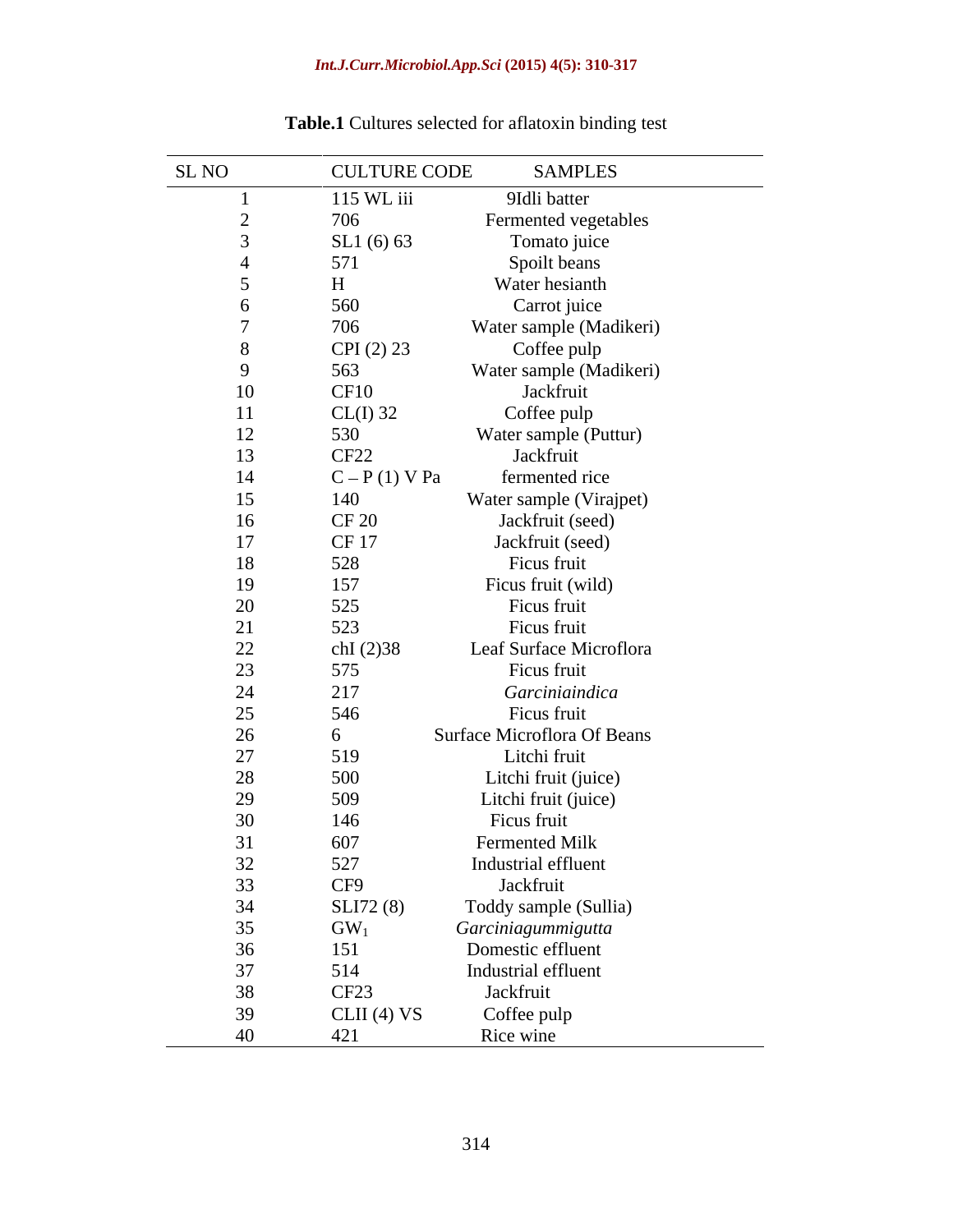| Isolate number       | $10 \text{ min}$ | 2 hour incubation | 4 hour incubation |
|----------------------|------------------|-------------------|-------------------|
|                      | incubation       |                   |                   |
| 5 cells              | 12               | $\overline{14}$   |                   |
| <b>5</b> supernatent |                  |                   |                   |
| 16 cells             | 14               |                   |                   |
| 16supernatent        |                  |                   |                   |
| 18 cells             |                  |                   |                   |
| 18supernatent        |                  |                   |                   |
| 29 cells             |                  |                   |                   |
| 29 supernatent       | 10               |                   |                   |
| 30 cells             |                  |                   |                   |
| 30 supernatent       |                  |                   |                   |
| Standard cells       |                  |                   |                   |
| Standard sup         | 10               |                   |                   |

### **Table.2** Aflatoxin binding of selected yeast isolates at various time intervals (ug) Initial treatment 20ug

Saccharomyces was used as standard.

| Table.3 K <sup>2</sup><br>of aflatoxin bounding to yeast isolates<br>Kinetic |
|------------------------------------------------------------------------------|
|------------------------------------------------------------------------------|

| Isolate                  |                | 0 hour         |                                                 |                                                                       | 2hour               |                 |                              | 4 hour          |                    |
|--------------------------|----------------|----------------|-------------------------------------------------|-----------------------------------------------------------------------|---------------------|-----------------|------------------------------|-----------------|--------------------|
| No.                      |                |                |                                                 |                                                                       |                     |                 |                              |                 |                    |
| 5p                       | B <sub>1</sub> | B <sub>2</sub> | $B1+Na$                                         | B1                                                                    | B2                  |                 | B <sub>1</sub>               | B <sub>2</sub>  | $B1+Na$            |
| 5s                       | B2             | UK             | $UK2$<br>$B1+Na$<br>$B1+Na$<br>$UK2$<br>$B1+Na$ | <b>B2</b>                                                             | UK <sup>1</sup>     | UK <sup>2</sup> | B1                           | B2              | $B1+Na$<br>$B1+Na$ |
| 16p<br>16s<br>18p<br>18s | B1             |                |                                                 | $\begin{array}{c} \n\text{B2} \\ \text{B2} \\ \text{B2}\n\end{array}$ | $B1+Na$<br>G2<br>G2 |                 | B2                           | UK <sup>1</sup> |                    |
|                          | B1             | B2<br>B2<br>B2 |                                                 |                                                                       |                     | $B1+Na$         |                              |                 |                    |
|                          | B1             |                |                                                 |                                                                       |                     |                 | B2                           | G2              | UK <sup>2</sup>    |
|                          | B2             | $B1+Na$        |                                                 | B2                                                                    |                     |                 | <b>IIV</b><br>$\overline{U}$ | $G_2$           | UK <sup>3</sup>    |
|                          | B1             | B2             |                                                 | <b>B2</b>                                                             | $UK2$<br>B1+Na      | UK <sup>2</sup> | B2                           | $B1+Na$         | UK <sup>2</sup>    |
| $rac{29P}{29S}$          | B2             | G1             | UK <sup>2</sup>                                 | B2                                                                    | G2                  | $B1+Na$         |                              |                 |                    |
| $\frac{30p}{30s}$        | B1             | B2             | $B1+Na$                                         | B2                                                                    | UK1                 | UK3             | B2                           | UK1             | UK2                |
|                          | B2             | G1             | $B1+Na$                                         | B2                                                                    | $B1+Na$             | UK2             | UK <sup>1</sup>              |                 |                    |

UK= Un Known, UK1=324.39, UK2 =340.35,UK3=327.23 S= supernatant, P=pellet

The nucleotide sequence analyzed by BLAST searches performed with the nucleotide data base at the National Center for Biotechnology Information (NCBI) Gene To conclude of the total 40 yeast isolates, 5 Bank Data Library. The isolate 5 was cultures had the potential for aflatoxin identified as *Pichia anomala*. The gene binding. Isolates like *Pichiaanomala*, sequence was submitted to NCBI under Clavispora lusitaniae and Candida account number FJ649613. Similarly 18 *tropicalis* are common resident organisms of

*lusitaniae* (FJ649614) and Culture 29 was identified as *Candida tropicalis* (FJ649615)

showed similarity with *Clavispora* most of fermented foods. Their ability to binding. Isolates like *Pichiaanomala*, *Clavispora lusitaniae* and *Candida*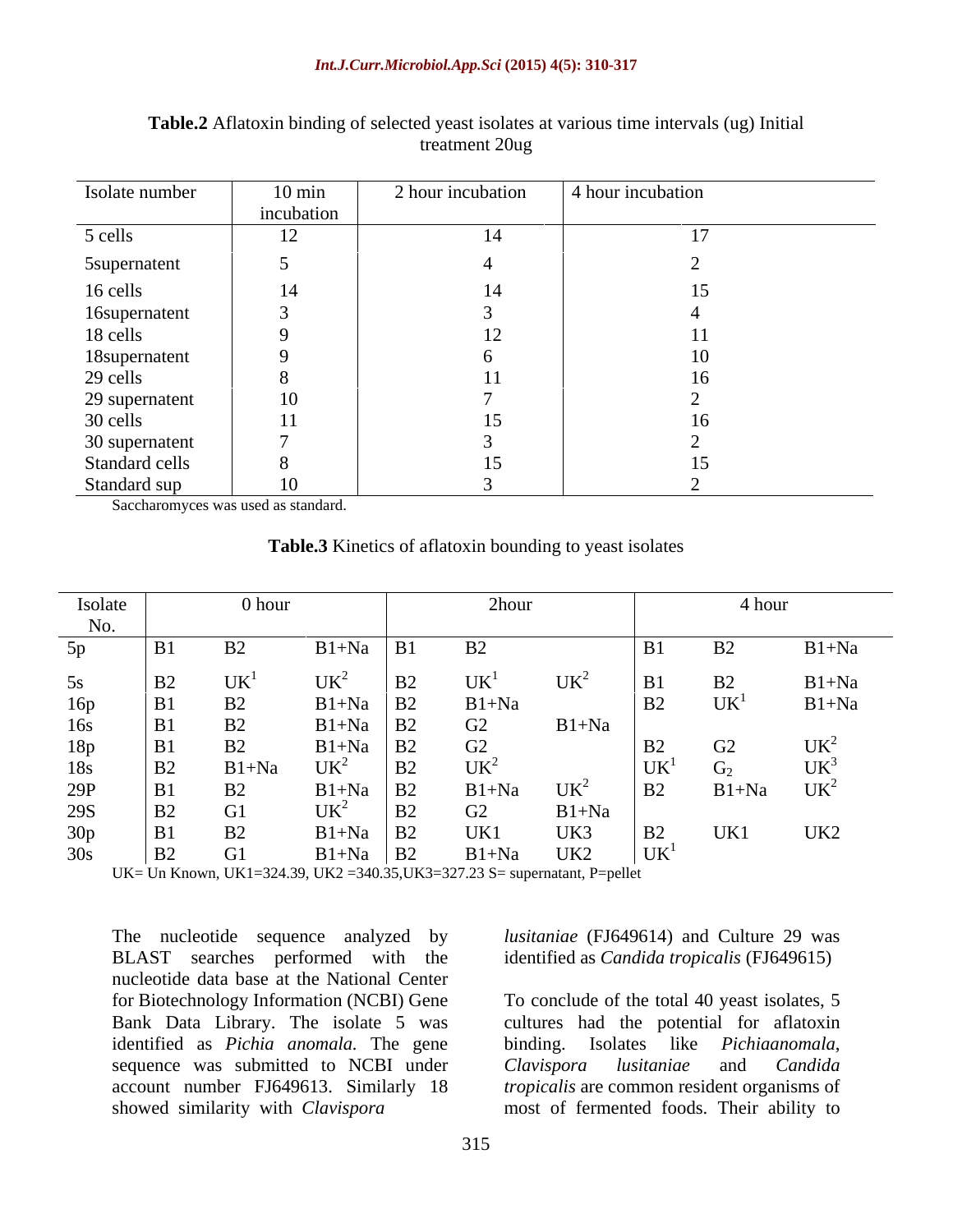bind aflatoxin indicates its utility in Haskard, C.A., Elnezami, H.S., Kankaanpaa, decontamination of toxin from cereals and P.E., Salminen, S., Ahokas, J.T. 2001. pulses during fermentation. Earlier, such work was carried only with *Saccharomyces cerevisiae* and this is the first report of its kind where other yeast forms have been Hoffman, C.S., Winston, F. 1987. A ten observed for their aflatoxin binding capacity. This finding, we hope will open up efficiently releases autonomous a new field in food fermentation and aflatoxin management. *Escherichia coli*. *Gene,* 57: 267 272.

The authors thank the Director of the Central Food Technological Research Ghana, Ians. *Int. Immunol.,* 17: 807 Institute (CFTRI) and the Head of Food Microbiology for the facilities and their Prandini, A., Tansini, G., Sigolo, S., Filippi, encouragement to do this work. Our thanks L., Laporta, M., Piva, G. 2009. On the encouragement to do this work. Our thanks L., Laporta, M., Piva, G. 2009. On the to ICMR for providing financial grant to

- Aidoo, K.E., Rob Nout, M.J., Sarkar, P.K. 2006. Occurrence and function of
- Baptista, A.S., Hori, J., Calori-Domingues, manno-oligosaccharides thermolysed yeast and active yeast to attenuate *J. Poult. Sci.*, 2: 241–344.
- Davis, N.D., Dickens, J.W., Freie, R.L., Hamilton, P.B., Shotwell, O.L., 875–882.
- Gilliland, R.B. 1967. Stability and variation
- P.E., Salminen, S., Ahokas, J.T. 2001. Surface binding of aflatoxin B1 by lactic acid bacteria. *Appl. Environ. Microbiol., 7:* 3086–3091.
- minute DNA preparation from yeast efficiently releases autonomous plasmids for transformation of
- **Acknowledgment**  I.S., Phillips, T.D., Whilhams, J.H. Jiang, Y., Jolly, P.E., Ellis, W.O., Wang, 2005. Aflatoxin B, Albumin adduct levels and cellular immunostatus in 814
- carry out this work. dairy products. *Food Chem. Toxicol.,* occurrence of aflatoxin  $M_1$  in milk and 47(5): 984 991.
- **References** Sambrook, J., Russel, D.W. 2001. Molecular cloning, A laboratory manual.  $3<sup>rd</sup>$  edn.  $rd_{\text{adm}}$ edn. Cold spring Harbour, NY. Pp. 1125 1130.
	- yeasts in Asian indigenous fermented Santin, E., Paulilo, A.C., Maiorka, A., foods. *FEMS Yeast Res.*, 6(1): 30–39. Nakaghi, L.S.O., Macan, M., de Silva, M.A., da Gloria, E.M., Salgado, J.M., of the efficiency of *Saccharomyces* Vizioli, M.R. 2004. The capacity of *cerevisiae* cell wall to ameliorate the A.V.F., Alessi, C.A. 2003. Elevation toxic effects of aflatoin in broilers. *Int. J. Poult. Sci., 2: 241–344.*
	- aflatoxicosis. *World J. Microbiol. Biotechnol.,* 20: 475 481. Scott, P.M. 1996. Mycotoxins transmitted into beer from contaminated grains during brewing. *J. AOAC Inter.,* 79: 875–882.
	- Wyllie, T.D., Fulkerson, J.F. 1980. Scott, P.M., Kanhere, S.K., Lawrence, G.H., Mycotoxins: protocols for surveys, Daley, E.F., Farber, J.M. 1995. sampling, Post collection handling and Fermentation of wort containing added analysis of grain samples involved in ochratoxin-A and fumonisin B1 and mycotoxin problems. *JAOAC,* 6189: 95–102. Contamint., 12: 31–40. ochratoxin-A and fumonisin B1 and fumonisin B2. *Food Addit. Contamint.,* 12: 31–40.
	- in brewer's yeast. *Brewers* Surface binding of aflatoxin B1 by *Guardian,* 96(12): 37. *Saccharomyces cerevsiae* strains with Shetty, H.P., Benedicte HLene, J. 2007. potential decontaminating abilities in